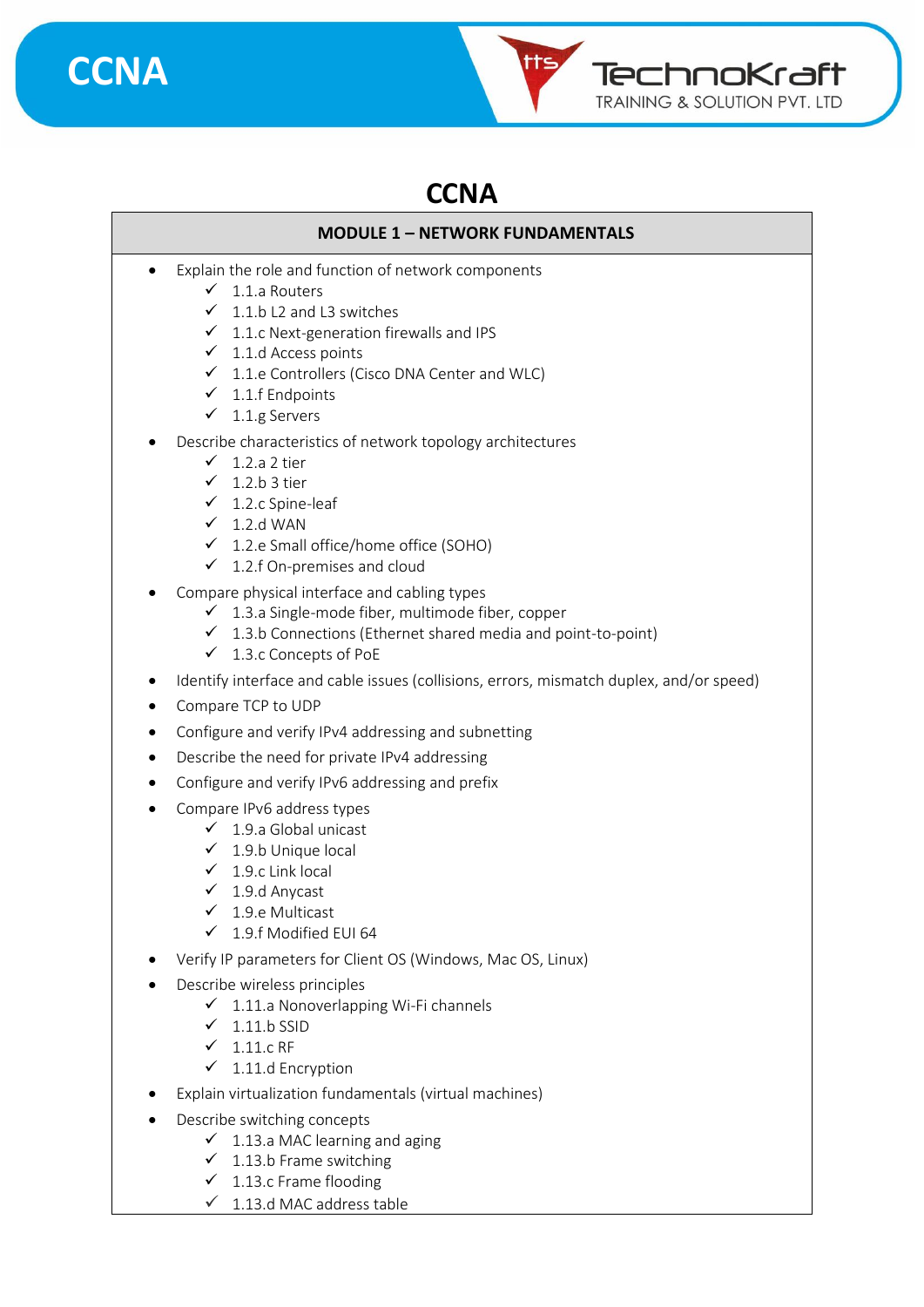



#### **MODULE 2 – NETWORK ACCESS**

- Configure and verify VLANs (normal range) spanning multiple switches
	- $\checkmark$  Access ports (data and voice)
	- ✓ Default VLAN
	- ✓ Connectivity
- Configure and verify interswitch connectivity
	- $\checkmark$  Trunk ports
	- ✓ 802.1Q
	- ✓ Native VLAN
- Configure and verify Layer 2 discovery protocols (Cisco Discovery Protocol and LLDP)
- Configure and verify (Layer 2/Layer 3) EtherChannel (LACP)
- Describe the need for and basic operations of Rapid PVST+ Spanning Tree Protocol and identify basic operations
	- $\checkmark$  Root port, root bridge (primary/secondary), and other port names
	- $\checkmark$  Port states (forwarding/blocking)
	- ✓ PortFast benefits
- Compare Cisco Wireless Architectures and AP modes
- Describe physical infrastructure connections of WLAN components (AP,WLC, access/trunk ports, and LAG)
- Describe AP and WLC management access connections (Telnet, SSH, HTTP,HTTPS, console, and TACACS+/RADIUS)
- Configure the components of a wireless LAN access for client connectivity using GUI only such as WLAN creation, security settings, QoS profiles, and advanced WLAN settings

#### **MODULE 3 – IP CONNECTIVITY**

- Interpret the components of routing table
	- $\checkmark$  a Routing protocol code
	- ✓ b Prefix
	- ✓ c Network mask
	- $\checkmark$  d Next hop
	- $\checkmark$  e Administrative distance
	- ✓ f Metric
	- $\checkmark$  g Gateway of last resort
- Determine how a router makes a forwarding decision by default
	- $\checkmark$  a Longest match
	- $\checkmark$  b Administrative distance
	- $\checkmark$  c Routing protocol metric
- Configure and verify IPv4 and IPv6 static routing
	- $\checkmark$  a Default route
		- $\checkmark$  b Network route
		- ✓ c Host route
		- $\checkmark$  d Floating static
- Configure and verify single area OSPFv2
	- $\checkmark$  a Neighbor adjacencies
		- ✓ b Point-to-point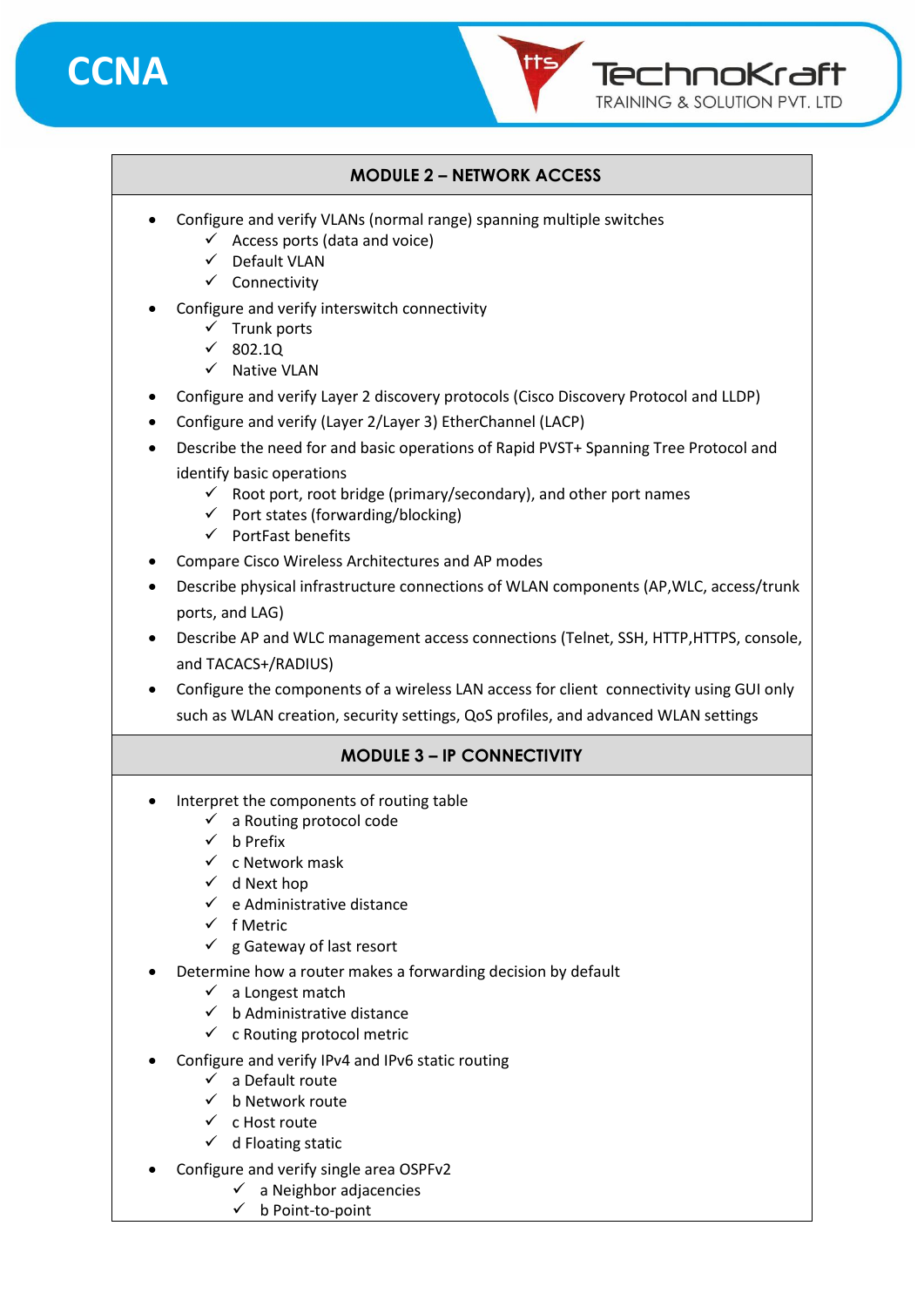



- $\checkmark$  c Broadcast (DR/BDR selection)
- ✓ d Router ID
- Describe the purpose of first hop redundancy protocol

#### **MODULE 4 – IP SERVICES**

- Configure and verify inside source NAT using static and pools
- Configure and verify NTP operating in a client and server mode
- Explain the role of DHCP and DNS within the network
- Explain the function of SNMP in network operations
- Describe the use of syslog features including facilities and levels
- Configure and verify DHCP client and relay
- Explain the forwarding per-hop behaviour (PHB) for QoS such as classification, marking, queuing, congestion, policing, shaping
- Configure network devices for remote access using SSH
- Describe the capabilities and function of TFTP/FTP in the network

#### **MODULE 5 – SECURITY FUNDAMENTALS**

- Define key security concepts (threats, vulnerabilities, exploits, and mitigation techniques)
- Describe security program elements (user awareness, training, and physical access control)
- Configure device access control using local passwords
- Describe security password policies elements, such as management, complexity, and password alternatives (multifactor authentication, certificates, and biometrics)
- Describe remote access and site-to-site VPNs
- Configure and verify access control lists
- Configure Layer 2 security features (DHCP snooping, dynamic ARP inspection, and port security)
- Differentiate authentication, authorization, and accounting concepts
- Describe wireless security protocols (WPA, WPA2, and WPA3)
- Configure WLAN using WPA2 PSK using the GUI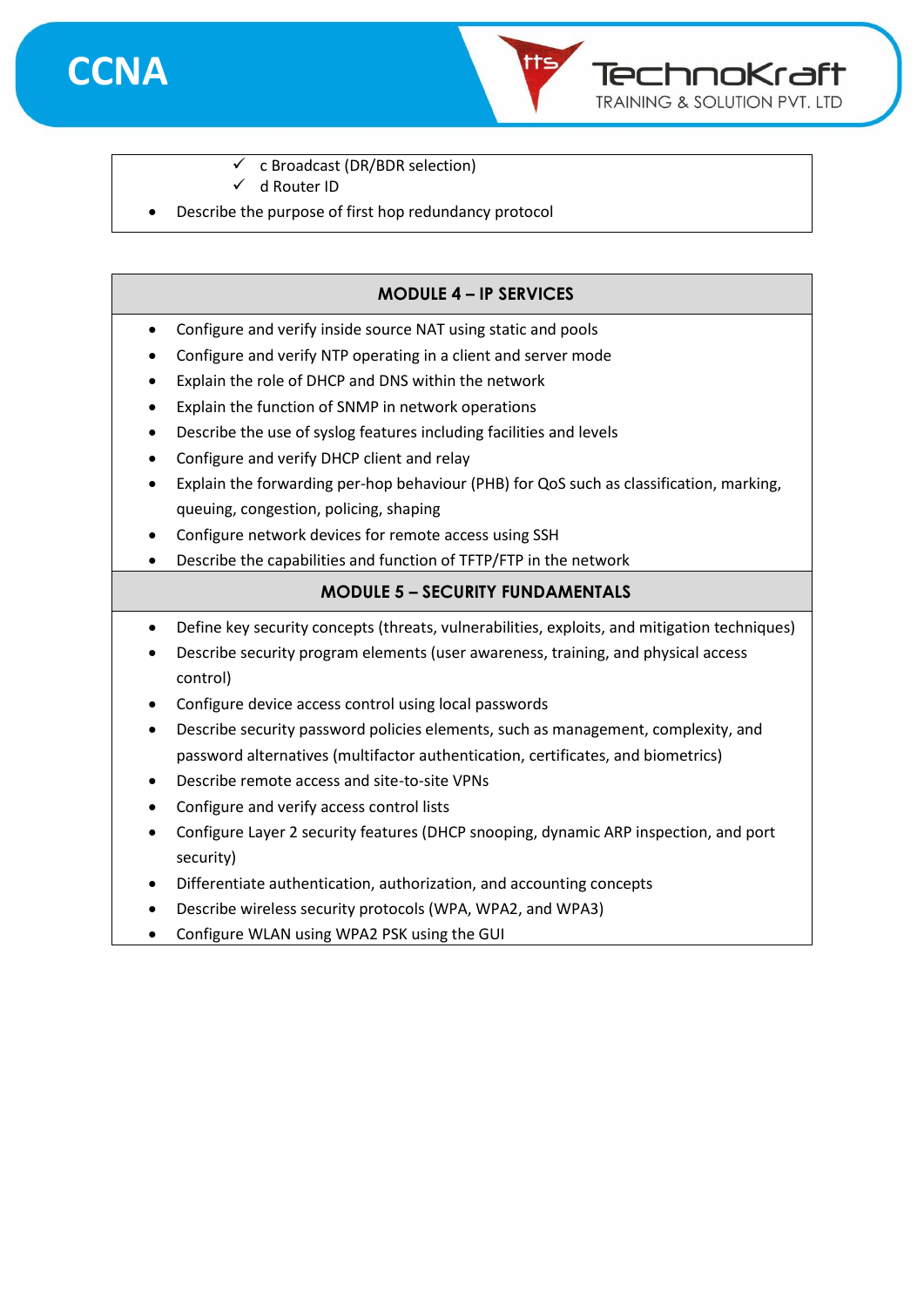

#### **MODULE 6 – AUTOMATION AND PROGRAMMABILITY**

TechnoKraft TRAINING & SOLUTION PVT. LTD

- Explain how automation impacts network management
- Compare traditional networks with controller-based networking
- Describe controller-based and software defined architectures (overlay, underlay, and fabric)
	- $\checkmark$  Separation of control plane and data plane
	- ✓ North-bound and south-bound APIs
- Compare traditional campus device management with Cisco DNA Center enabled device management
- Describe characteristics of REST-based APIs (CRUD, HTTP verbs, and data encoding)
- Recognize the capabilities of configuration management mechanisms Puppet, Chef, and Ansible

\_\_\_\_\_\_\_\_\_\_\_\_\_\_\_\_\_\_\_\_\_\_

• Interpret JSON encoded data